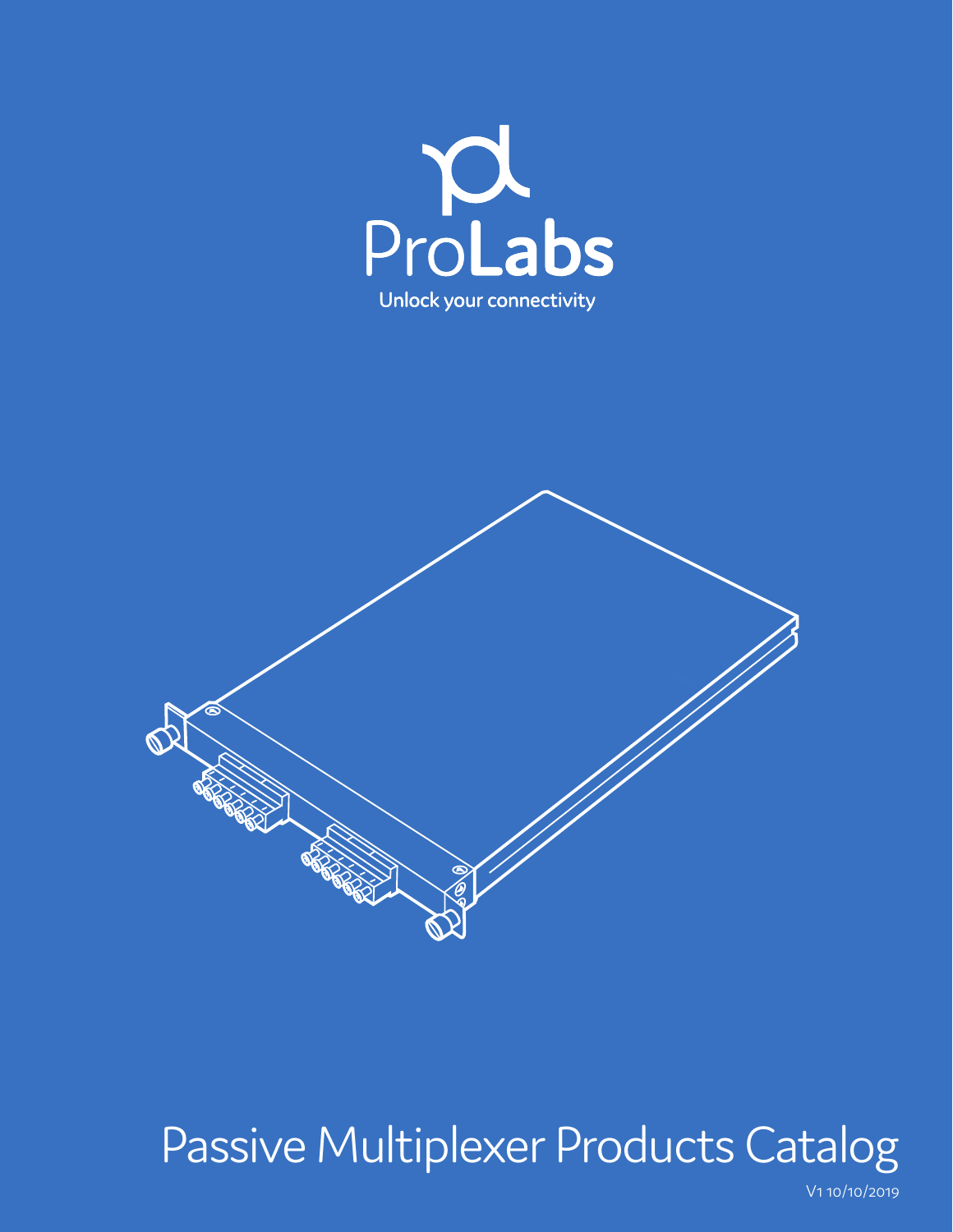## **Contents**

Z.

 $\overline{l}$  /  $l$ 

|                                | 8  |
|--------------------------------|----|
| A) ProLabs Cartridge           |    |
| i) Chassis Options             |    |
| B) LGX - Style                 |    |
| i) Chassis Options             |    |
| C) 19" Rack Mount: non-modular |    |
|                                | 16 |
| A) Compact Mux                 |    |
| B) Splice Tray Mount           |    |

 $\beta$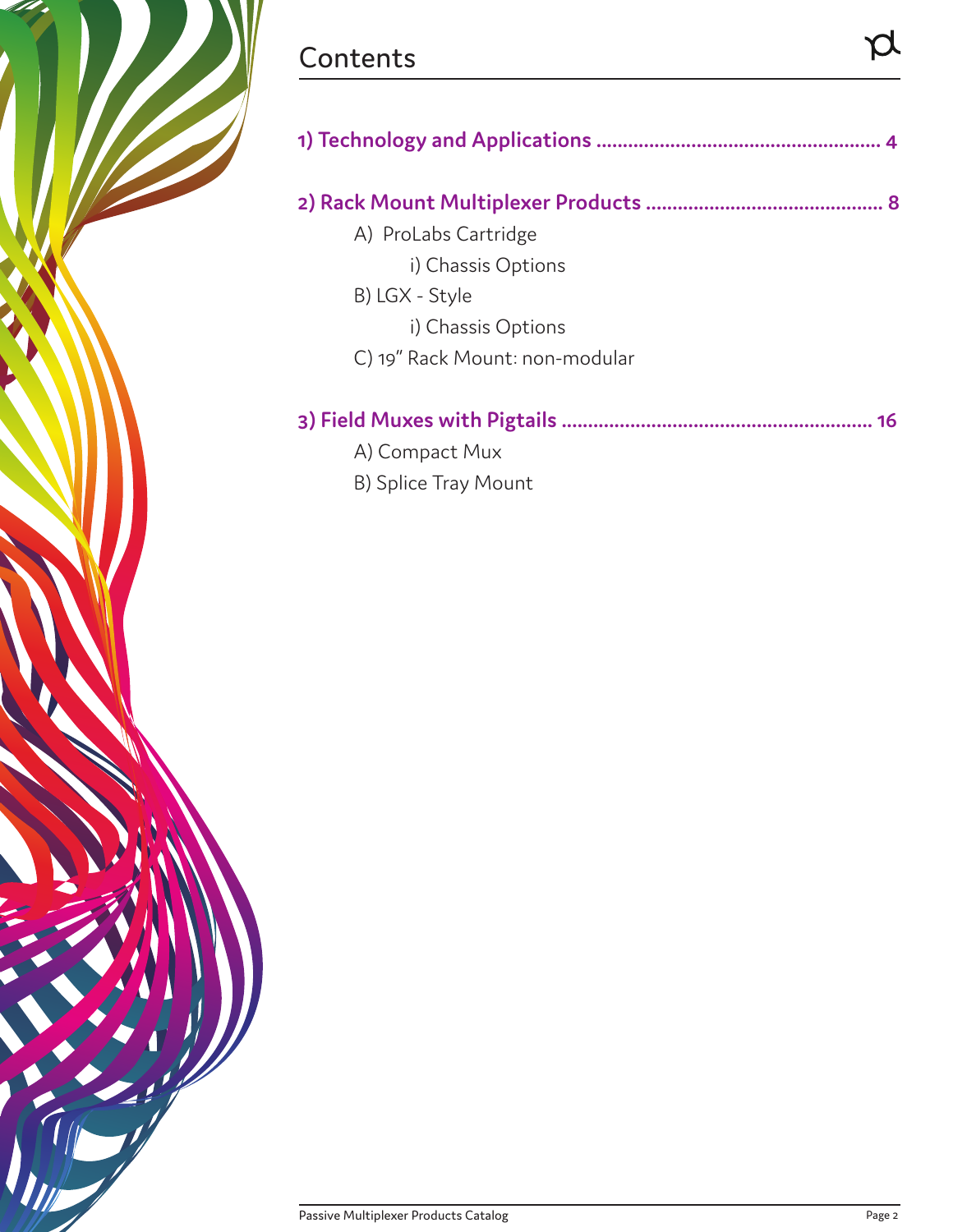ProLabs Passive WDM Mux products are purpose design to assist network operators<br>to maximize existing fiber infrastructure. Coarse Wavelength Division Multiplexing<br>(CWDM) and Dense Wavelength Division Multiplexing (DWDM) of to maximize existing fiber infrastructure. Coarse Wavelength Division Multiplexing (CWDM) and Dense Wavelength Division Multiplexing (DWDM) offer fiber network scalability, to add connections without adding fiber optic infrastructure. ProLabs passive mux products complement our full line of transceivers to complete a full WDM solution. Passive WDM muxes are data rate and transmission type agnostic. Passive WDM muxes support ethernet, SONET, CPRI, Fibre Channel and other types of data supported by WDM.

ProLabs offers multiple form factors to utilize valuable existing rack space and to fit into legacy mounting chassis.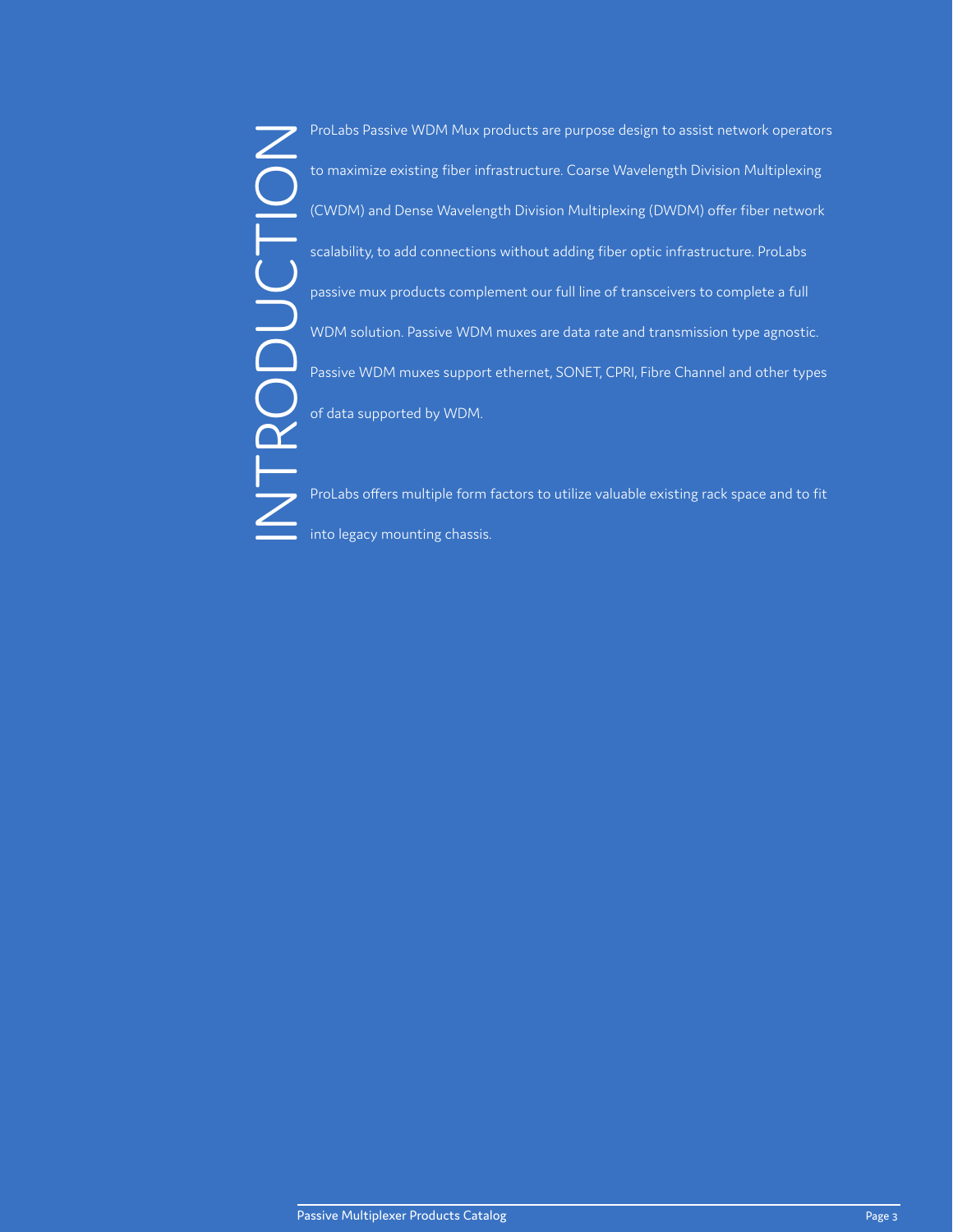## Our Passive Mux Offering

## **1) Technology and Applications**

**ITU WDM Spectrum**



**Coarse Wavelength Division Multiplexing (CWDM)** 

Is a cost-effective technology, offering up to 18 channels with 20nm spacing. While common transceivers may be labeled as "1470" or "1610" center wavelengths, ITU G.694.2 defines a 1nm center wavelength offset (i.e. 1471, 1611) rather than the more commonly used nomenclature.



ITU G.694.2 CWDM Spectral Wavelength Grid

CWDM connections are possible over the shorter wavelengths (1271nm  $\sim$  1451nm), including the water peak. Fiber loss over the short wavelengths is greater than the typical 1471 ~ 1611. Please refer to your local fiber conditions for actual fiber loss.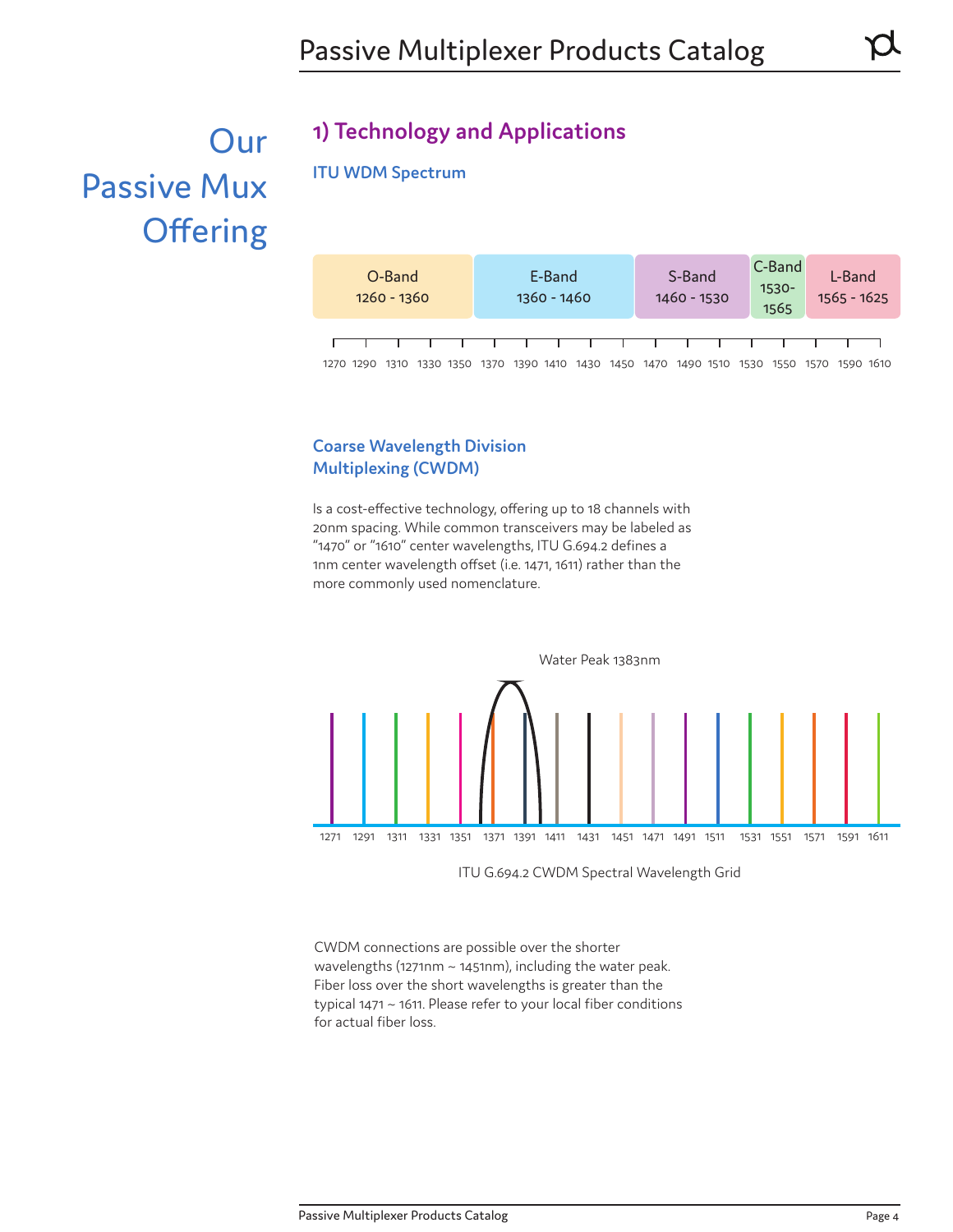#### **Dense Wavelength Division Multiplexing (DWDM)**

Offers 40 channels over the 100GHz C-Band, spaced at 0.8nm. 100GHz C-Band is the most common DWDM grid used in the market, with 50GHz C-Band, and 100GHz L-Band solutions emerging as viable technologies. Passive mux solutions for 50GHz and L-Band network needs are special order items.



ITU 100GHZ C-Band

#### **Applications**

Common dual fiber muxes include both a Multiplexer (Mux) and a Demultiplexer (Demux) to both combined and separate each WDM wavelength.

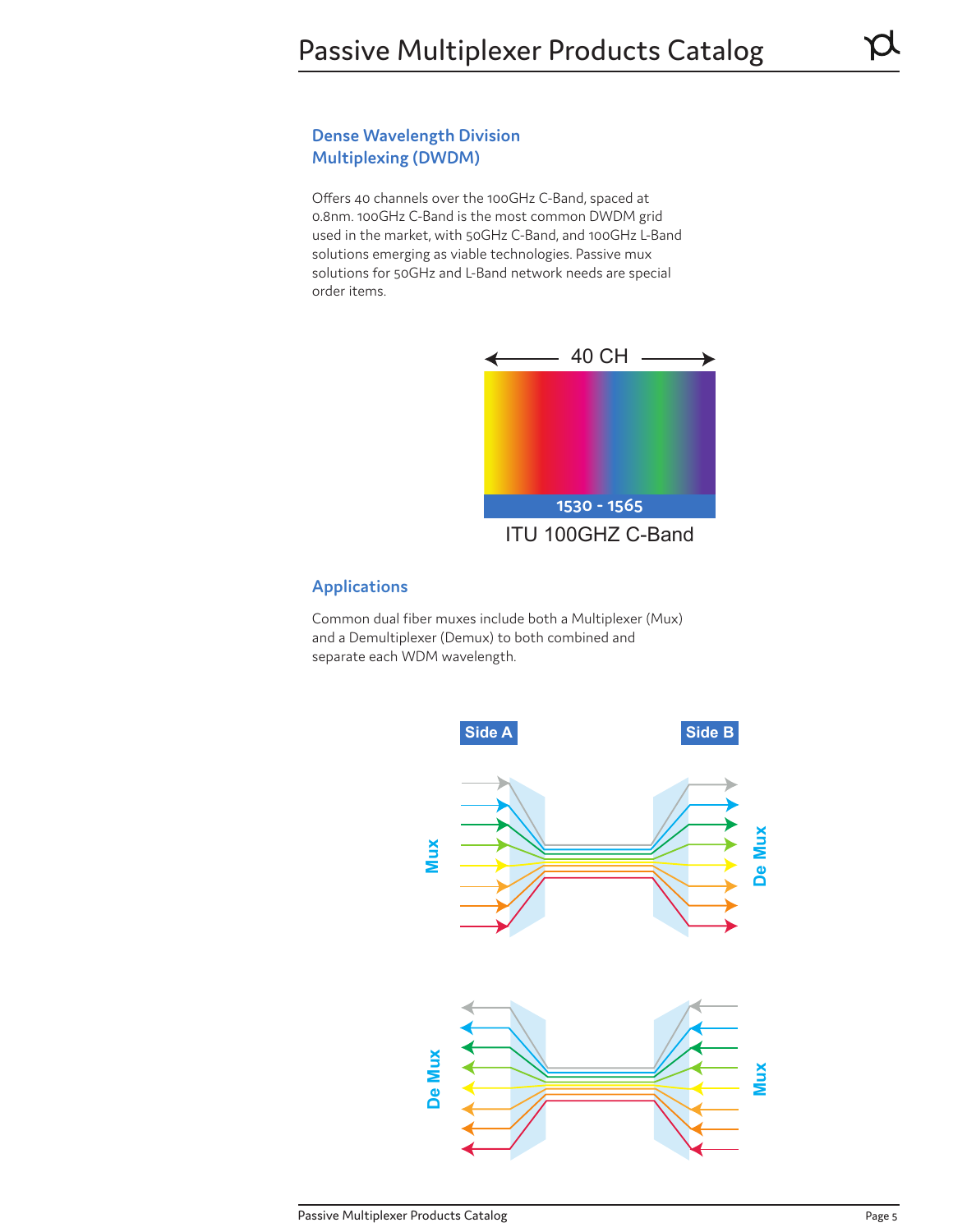Add/Drop Muxes (OADM) are used in two applications.

Add or Drop muxes allow access to a WDM trunk to add or drop a WDM wavelength. Add and Drop muxes offer access to allow both an add and drop to a WDM trunk. Add and Drop muxes are typically used in fiber ring applications.



Single fiber muxes offer WDM connections for duplex WDM transceivers over a single optical fiber. The wideband receiver of a WDM transceiver will accept the light from across the WDM spectrum. These multiplexers require two WDM wavelengths per connection.

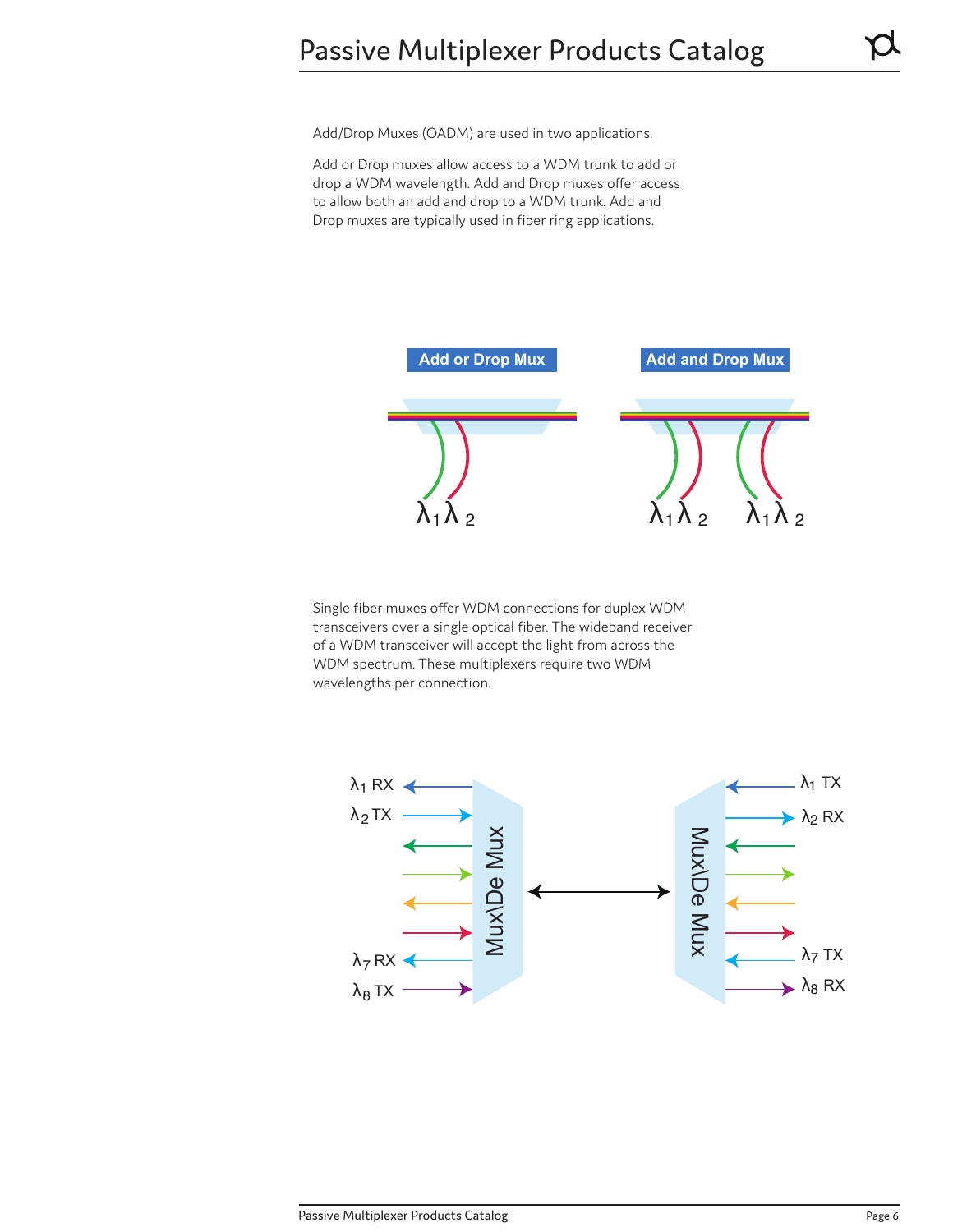#### **Additional Port Options**

Passive WDM Muxes include additional port options to overlay existing "gray" circuits, provide monitor access and upgrade.

**1310 Port** - Pass through port of wideband 1310 or "grey" optic circuit on to a WDM connection.



**Monitor Port** - This port provides a test access port to monitor the WDM signal, at 1% of the optical power level.





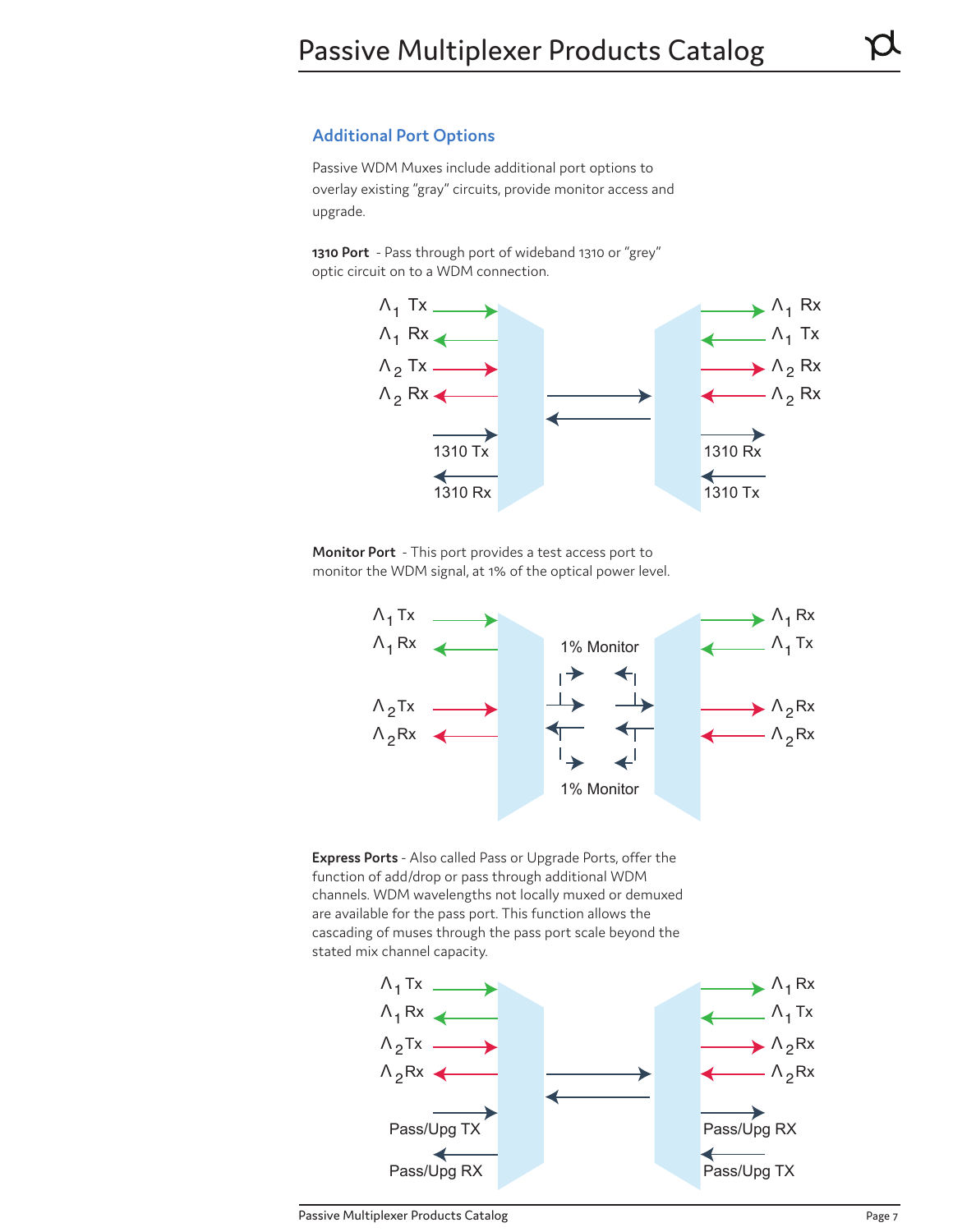## **A) ProLabs Cartridge**



Cartridge Dimensions: W: 6.9in (175.33mm) D: 9.98in (253.4mm) H: 0.7in (18mm)

CWDM, DWDM, Mux/Demux, OADM Options

Duplex LC/UPC Adapter

#### **Ordering Information**

Coarse Wavelength Division Multiplexing (CWDM) Cartridges

| <b>Part Number</b> | <b>Description</b>                                                                                                                                                                                              |
|--------------------|-----------------------------------------------------------------------------------------------------------------------------------------------------------------------------------------------------------------|
| CWDM-MUX-4X1D-A    | 4 Ch CWDM Mux/Demux, 1471, 1491, 1511, 1531nm, with Express Ports                                                                                                                                               |
| CWDM-MUX-4X1D-B    | 4 Ch CWDM Mux/Demux, 1551, 1571, 1591, 1611nm, with Express Ports                                                                                                                                               |
| CWDM-MUX-4X1D-C    | 4 Ch CWDM Mux/Demux, 1511, 1531, 1551, 1571nm, with Express Ports                                                                                                                                               |
| CWDM-MUX-4X1D-D    | 4 Ch CWDM Mux/Demux, 1471, 1491, 1591, 1611nm, with Express Ports                                                                                                                                               |
| CWDM-MUX-4X1D-E    | 4 Ch CWDM Mux/Demux, 1271, 1291, 1311, 1331nm, with Express Ports                                                                                                                                               |
| CWDM-MUX-4X1D-F    | 4 Ch CWDM Mux/Demux, 1331, 1351, 1371, 1391nm, with Express Ports                                                                                                                                               |
| CWDM-MUX-4XSF-1    | 4 Ch Single Fiber CWDM Mux/Demux, 1471, 1511, 1551, 1591nm                                                                                                                                                      |
| CWDM-MUX-4XSF-2    | 4 Ch Single Fiber CWDM Mux/Demux, 1491, 1531, 1571, 1611nm                                                                                                                                                      |
| CWDM-MUX-8D        | 8 Ch CWDM Mux/Demux 1471, 1491, 1511, 1531, 1551, 1571, 1591, 1611nm,<br>with Express Port                                                                                                                      |
| CWDM-MUX-8D+       | 8 Ch CWDM Mux/Demux 1471, 1491, 1511, 1531, 1551, 1571, 1591, 1611nm,<br>with Monitor Port                                                                                                                      |
| CWDM-MUX-8D+1310   | 8 Ch CWDM Mux/Demux 1471, 1491, 1511, 1531, 1551, 1571, 1591, 1611nm,<br>with 1310 Gray Port                                                                                                                    |
| CWDM-MUX-8D-A      | 8 Ch CWDM Mux/Demux 1291, 1311, 1331, 1351, 1371, 1391, 1411,<br>1431nm, with Express Port                                                                                                                      |
| CWDM-MUX-8XSF-1    | 8 Ch CWDM Single Fiber Mux/Demux Cartridge, 1291/1331/1371/1411<br>/1471/1511/1551/1591                                                                                                                         |
| CWDM-MUX-8XSF-2    | 8 Ch CWDM Single Fiber Mux/Demux Cartridge, 1311/1351/1391/<br>1431/1491/1531/1571/1611                                                                                                                         |
| CWDM-MUX-8X1S      | 8 Ch CWDM Demux Cartridge 1471, 1491, 1511, 1531, 1551, 1571, 1591,<br>1611nm with Express Ports                                                                                                                |
| CWDM-MUX-8X1S+     | 8 Ch CWDM Demux Cartridge, 1291, 1311, 1331, 1351, 1371, 1391, 1411,<br>1431nm w/Express Port                                                                                                                   |
| CWDM-MUX-18X1S     | 18 Channel CWDM Mux Cartridge, 1271, 1291, 1311, 1331, 1351, 1371, 1391,<br>1411, 1431, 1451, 1471, 1491, 1511, 1531, 1551, 1571, 1591, 1611nm                                                                  |
| CWDM-MUX-18X1S+    | 18 Channel CWDM Demux Cartridge, 1611, 1591, 1571, 1551, 1531, 1511,<br>1491, 1471, 1451, 1431, 1411, 1391, 1371, 1351, 1331, 1311, 1291, 1271nm                                                                |
| CWDM-OADM-1D-XXXX  | 1 Ch CWDM OADM Cartridge, Add and Drop,                                                                                                                                                                         |
| CWDM-OADM-2D-XXXX  | 1 Ch CWDM OADM + 1310 port Cartridge, Add and Drop XXXX<br>= CWDM Wavelength Available channels 1271, 1291, 1311, 1331, 1351,<br>1371, 1391, 1411, 1431, 1451, 1471, 1491, 1511, 1531, 1551, 1571, 1591, 1611nm |
| CWDM-OADM-3D-X     | 2 Ch CWDM OADM + 1310 port Cartridge, Add and Drop<br>x = 1 - 1471/1491, 2 - 1511/1531, 3 - 1551/1571, 4 - 1591/1611                                                                                            |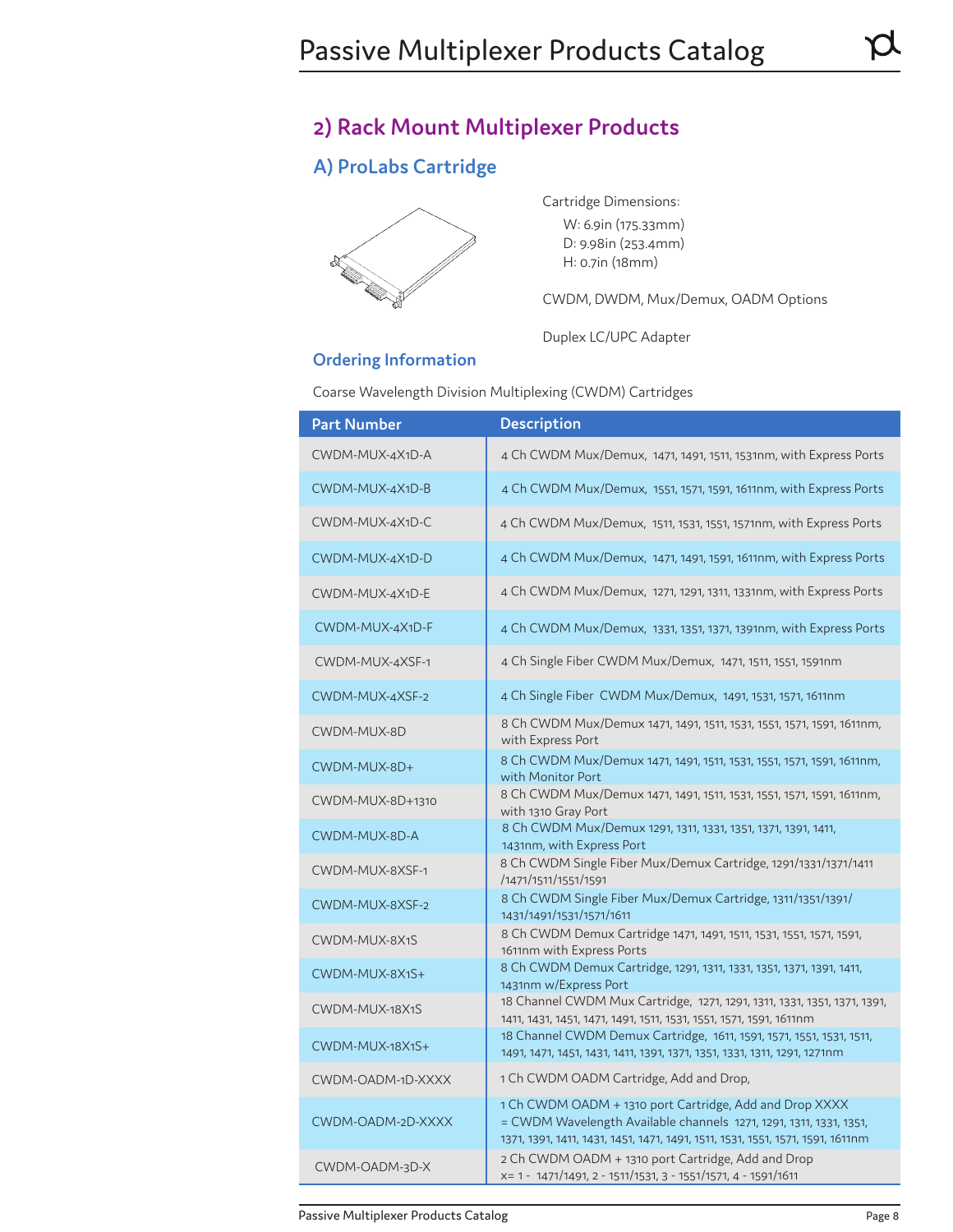#### **Dense Wavelength Division Multiplexers (DWDM)**

| <b>Part Number</b>   | <b>Description</b>                                                                    |
|----------------------|---------------------------------------------------------------------------------------|
| DWDM-MUX-4D-xx-yy    | 4Ch DWDM Mux/Demux, with pass ports, 100Ghz ITU C-Band                                |
| DWDM-MUX4DA-xx-yy    | 4Ch DWDM Mux/Demux, with pass and 1310 Port, 100Ghz ITU C-Band                        |
| DWDM-MUX4DB-xx-yy    | 4Ch DWDM Mux/Demux with 1310, pass, and monitoring port,<br>100Ghz ITU C-Band         |
| DWDM-MUX-8D-xx-yy    | 8Ch DWDM Mux/Demux, with pass ports, 100Ghz ITU C-Band                                |
| DWDM-MUX8DA-xx-vv    | 8Ch DWDM Mux/Demux, with pass and 1310 Port, 100Ghz ITU C-Band                        |
| DWDM-MUX8DB-xx-yy    | 8Ch DWDM Mux/Demux with 1310, pass, and monitoring port, 100Ghz<br><b>ITU C-Band</b>  |
| DWDM-MUX-8xSF-1      | 8 Ch DWDM Single Fiber Mux/Demux Cartridge, Chs 39, 37, 34, 32, 29,<br>27, 24, and 22 |
| DWDM-MUX-8xSF-2      | 8 Ch DWDM Single Fiber Mux/Demux Cartridge, Chs 38, 36, 33, 31,<br>28, 26, 23, and 21 |
| DWDM-MUX-8xSF+-1     | 8 Ch DWDM Single Fiber Mux/Demux Cartridge, Chs 59, 57, 54, 52, 49,<br>47, 44, and 42 |
| DWDM-MUX-8xSF+-2     | 8 Ch DWDM Single Fiber Mux/Demux Cartridge, Chs 58, 56, 53, 51, 48,<br>46, 43, and 41 |
| DWDM-MUX-8xSF-xx-yy  | 8 Ch DWDM Single Fiber Mux/Demux Cartridge                                            |
| DWDM-OADM-4D-xx-yy   | 4Ch OADM Add and Drop DWDM Cartridge, ITU 100Ghz C-Band                               |
| DWDM-OADM-D-1D-XX    | DWDM Add or Drop Cartridge with 1 wavelengths w/ Express port                         |
| DWDM-OADM-D-2D-XX-YY | DWDM Add or Drop Cartridge with 2 wavelengths w/ Express port                         |
| DWDM-OADM-D-3D-XX-YY | DWDM Add or Drop Cartridge with 3 wavelengths w/ Express port                         |
| DWDM-OADM-D-4D-XX-YY | DWDM Add or Drop Cartridge with 4 wavelengths w/ Express port                         |

xx = beginning ITU channel, yy = ending ITU channel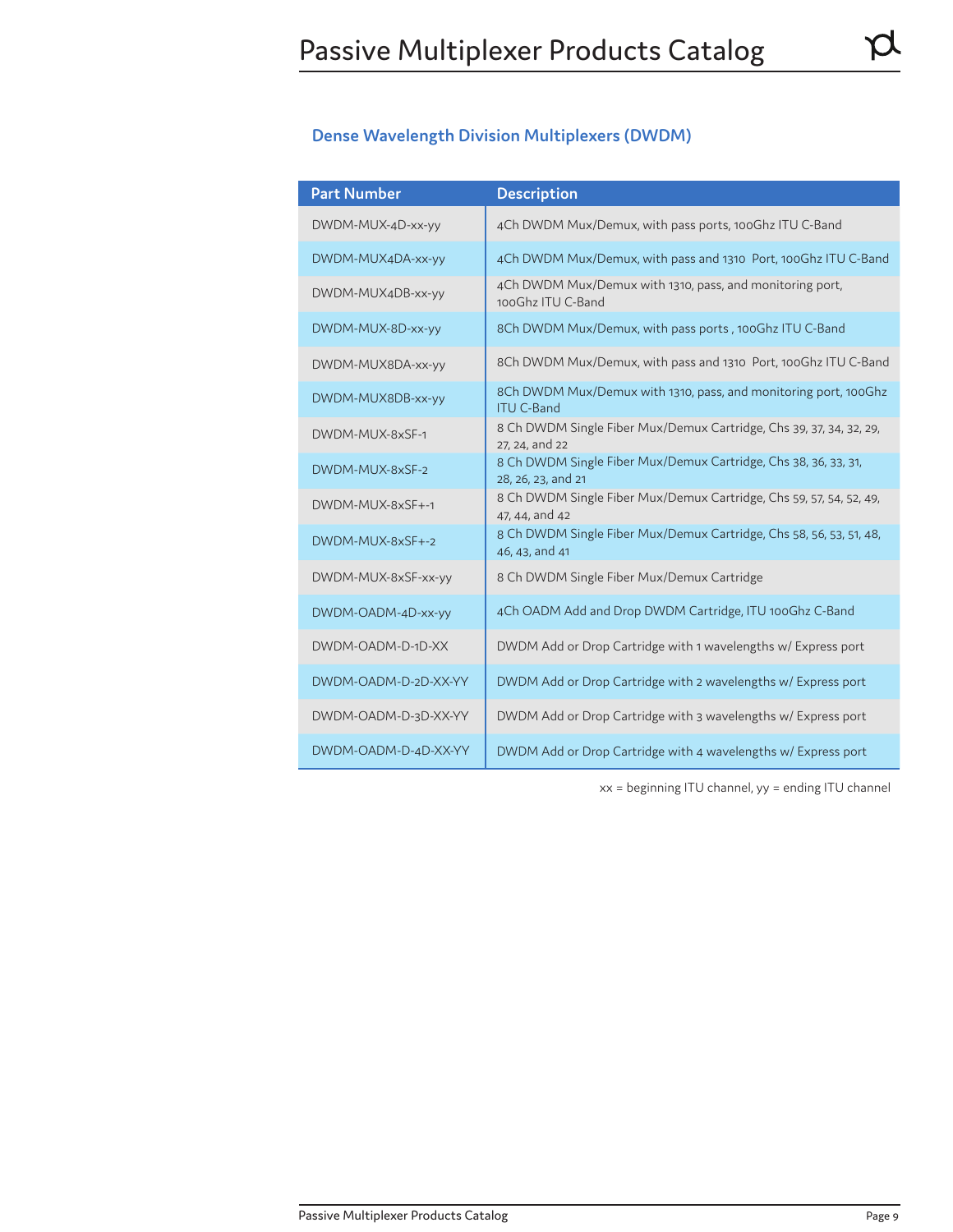#### **ProLabs Chassis**

ProLabs 1U 4-slot and 4U 24-slot chassis are total front access and support all ProLabs form factor cartridges.

#### **4-Slot Chassis**



4-Slot Chassis Dimensions

 W: 19in (480.5mm) D: 10in (253.4mm) \* with cartridges loaded H: 1.7in (43mm)



24-Slot Chassis Dimensions

 W: 19in (480.5mm) D: 11in (278.3mm) H: 7.5in (190.3mm)

| <b>Part Number</b> | <b>Description</b>                            |
|--------------------|-----------------------------------------------|
| WDM-CH-4X1U        | 1U 19" 4-Slot chassis for ProLabs cartridges  |
| MUX-24X4U-CHASSIS  | 4U 19" 24-slot chassis for ProLabs cartridges |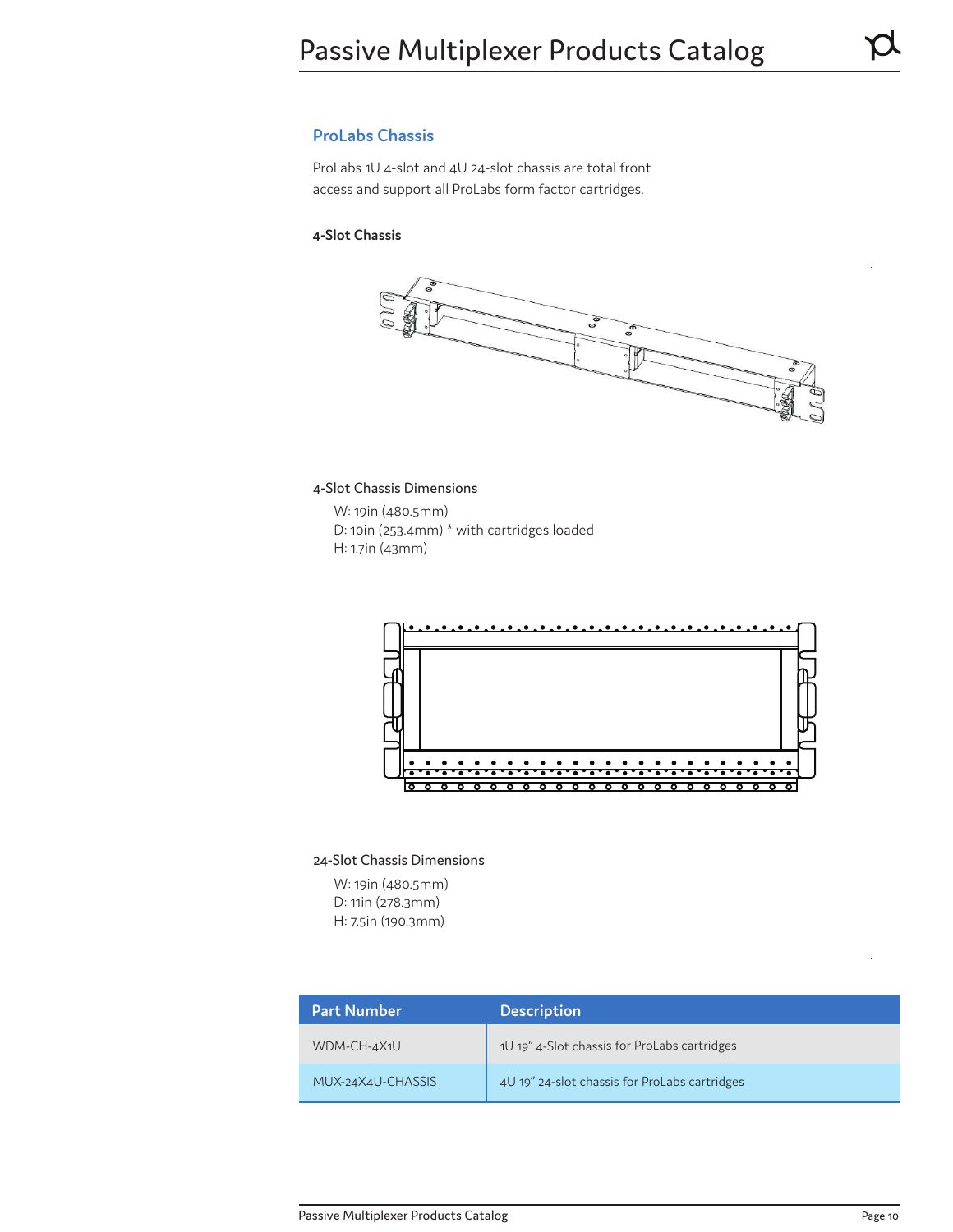ProLabs offers industry standard, LGX-style mux modules for deployment in standard LGX chassis or in 1/2W LGX chassis. LC UPC adapters are standard on LGX-style mux modules.



#### LGX-Style Dimensions

| 1/2W "Slim Mux"                   | 1W LGX-Style         | 2W LGX-Style         | 3W LGX-Style         |
|-----------------------------------|----------------------|----------------------|----------------------|
| W: 0.6in (15.2mm)                 | W: 1.13in (28.7mm)   | W: 2.28in (57.9mm)   | W: 3.43in (87.12mm)  |
| $H: \mathsf{Sin}(\mathsf{127mm})$ | H: 5in (127mm)       | $H: \sin(127mm)$     | H: 5in (127mm)       |
| D: 3.98in (101mm)                 | D: 6.25in (158.75mm) | D: 6.25in (158.75mm) | D: 6.25in (158.75mm) |
|                                   |                      |                      |                      |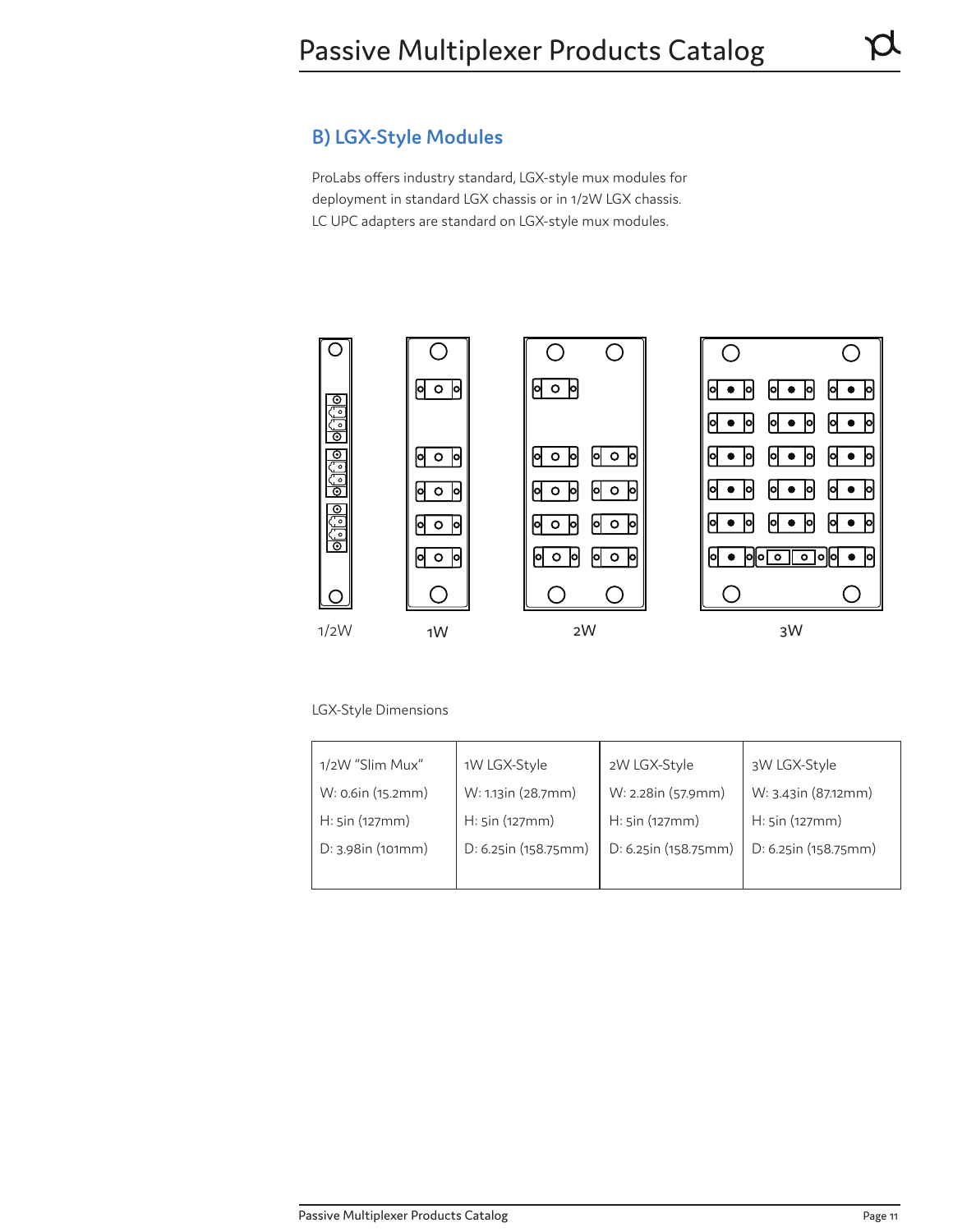#### **ProLabs LGX-Style Module Ordering Information**

#### **Slim Mux 1/2W LGX Form Factor**

#### Coarse Wavelength Division Multiplexers (CWDM)

| <b>Part Number</b>  | <b>Description</b>                                         |
|---------------------|------------------------------------------------------------|
| C-CWDM-MUXSH2-xx-yy | 1/2W LGX 2ch CWDM Mux or Demux, Simplex, UPC LC Connectors |
| C-CWDM-MUXSH4-xx-yy | 1/2W LGX 4ch CWDM Mux or Demux. Simplex, UPC LC Connectors |
| C-CWDM-MUXSH8-xx-yy | 1/2W LGX 8ch CWDM Mux or Demux, Simplex, UPC LC Connectors |
| C-CWDM-MUXDH2-xx-yy | 1/2W LGX 2ch CWDM Mux and Demux, UPC LC Connectors         |
| C-CWDM-MUXDH4-xx-yy | 1/2W LGX 4ch CWDM Mux and Demux, UPC LC Connectors         |
| CMUX-4MUX-SMC-xx-vv | 1/2W LGX 4ch CWDM Mux, UPC LC Connectors, w/1490/1310 port |

xx = beginning wavelength yy = ending wavelength

#### Dense Wavelength Division Multiplexers (DWDM)

| <b>Part Number</b>  | <b>Description</b>                                         |
|---------------------|------------------------------------------------------------|
| C-DWDM-MUXSH2-xx-yy | 1/2W LGX 2ch DWDM Mux or Demux, Simplex, UPC LC Connectors |
| C-DWDM-MUXSH4-xx-yy | 1/2W LGX 4ch DWDM Mux or Demux. Simplex, UPC LC Connectors |
| C-DWDM-MUXSH8-xx-yy | 1/2W LGX 8ch DWDM Mux or Demux, Simplex, UPC LC Connectors |
| C-DWDM-MUXDH2-xx-yy | 1/2W LGX 2ch DWDM Mux and Demux, UPC LC Connectors         |
| C-DWDM-MUXDH4-xx-yy | 1/2W LGX 4ch DWDM Mux and Demux, UPC LC Connectors         |

xx = beginning ITU channel, yy = ending ITU channel

#### **Standard LGX-Style Form Factor**

CWDM Mux/Demux Products

| <b>Part Number</b>    | <b>Description</b>                                                                                                                                                                    |
|-----------------------|---------------------------------------------------------------------------------------------------------------------------------------------------------------------------------------|
| C-CWDMMUXDL4EM-47-53  | 1W LGX 4 Ch CWDM Mux and Demux, Duplex, 1471, 1491, 1511, 1531nm<br>w/Express & Monitor                                                                                               |
| C-CWDMMUXDL4EM-49-55  | 1W LGX 4 Ch CWDM Mux and Demux, Duplex, 1491, 1511, 1531, 1551nm<br>w/Express & Monitor                                                                                               |
| C-CWDMMUXDL4EM-51-57  | 1W LGX 4 Ch CWDM Mux and Demux, Duplex, 1511, 1531, 1551, 1571nm<br>w/Express & Monitor                                                                                               |
| C-CWDMMUXDL4EM-53-59  | 1W LGX 4 Ch CWDM Mux and Demux, Duplex, 1531, 1551, 1571, 1591nm<br>w/Express & Monitor                                                                                               |
| C-CWDMMUXDL4EM-55-61  | 1W LGX 4 Ch CWDM Mux and Demux, Duplex, 1551, 1571, 1591, 1611nm<br>w/Express & Monitor                                                                                               |
| C-CWDMMUXDL8EM-47-61  | 1W LGX 8 Ch CWDM Mux and Demux, Duplex, 1471, 1491, 1511, 1531, 1551,<br>1571, 1591, 1611nm w/Express & Monitor                                                                       |
| C-CWDMMUXDL8EM3-47-61 | 1W LGX 8 Ch CWDM Mux and Demux, Duplex, 1471, 1491, 1511, 1531, 1551,<br>1571, 1591, 1611nm w/Express, Monitor, & 1310                                                                |
| C-CWDMMUXSL8EM-47-61  | 1W LGX 8 Ch CWDM Mux or Demux, Simplex, 1471, 1491, 1511, 1531, 1551,<br>1571, 1591, 1611nm w/Express & Monitor                                                                       |
| C-CWDMMUXSL8EM3-47-61 | 1W LGX 8 Ch CWDM Mux or Demux, Simplex, 1471, 1491, 1511, 1531, 1551,<br>1571, 1591, 1611nm w/Express, Monitor, & 1310                                                                |
| C-CWDMMUXSL18M-27-61  | 2W LGX 18 Ch CWDM Mux or Demux, Simplex, 1271, 1291, 1311, 1331, 1351,<br>1351, 1371, 1391, 1411, 1431, 1451, 1471, 1491, 1511, 1531, 1551, 1571, 1591, 1611nm<br>w/Express & Monitor |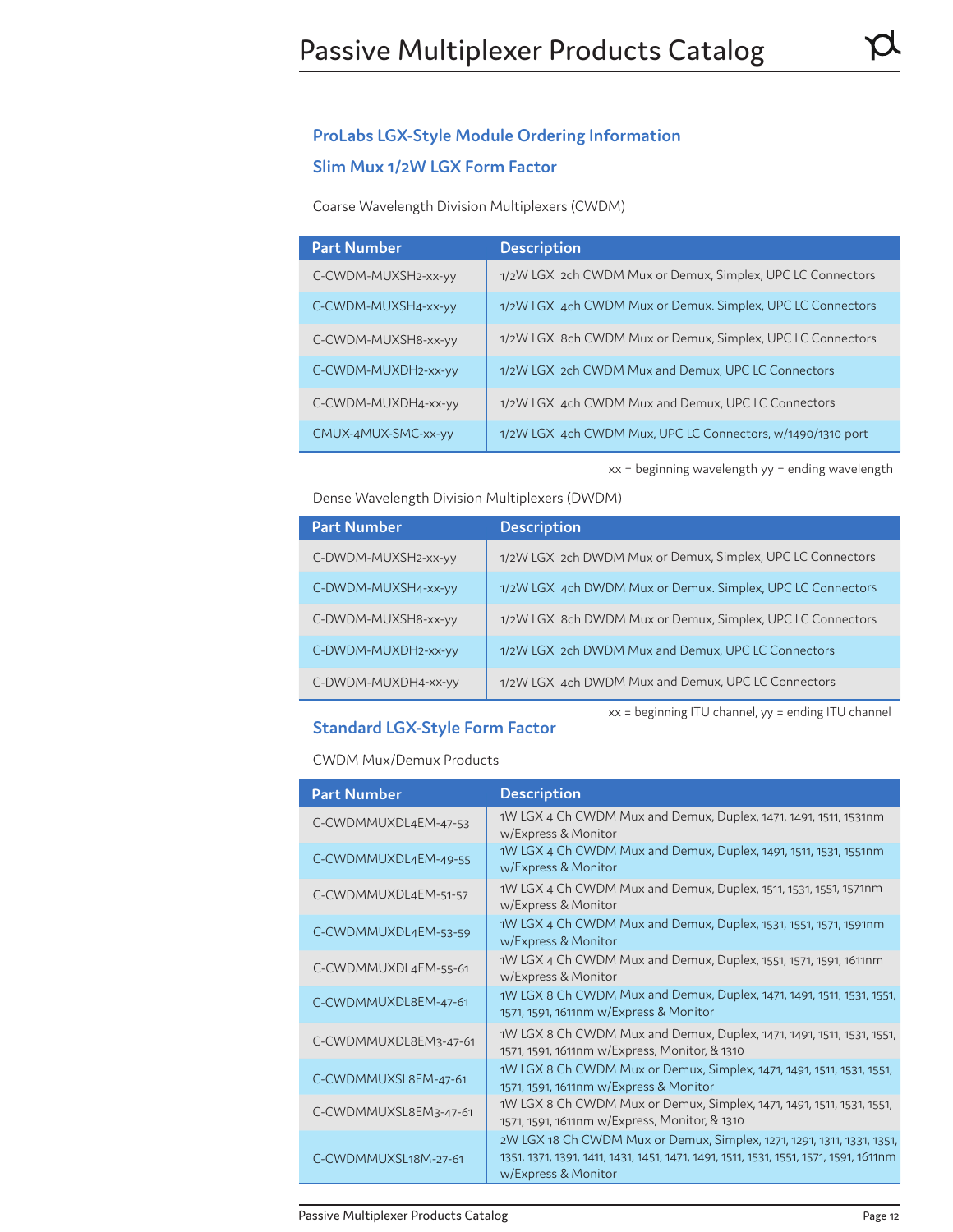#### CWDM Optical Add/Drop Multiplexers

| <b>Part Number</b> | <b>Description</b>                                |
|--------------------|---------------------------------------------------|
| C-CWDMODM2L1-1471  | 1W LGX 1 Ch CWDM OADM, Add and Drop E/W, 1471nm   |
| C-CWDMODM2L1-1491  | 1W LGX 1 Ch CWDM OADM, Add and Drop E/W, 1491nm   |
| C-CWDMODM2L1-1511  | 1W LGX 1 Ch CWDM OADM, Add and Drop E/W, 1511nm   |
| C-CWDMODM2L1-1531  | 1W LGX 1 Ch CWDM OADM, Add and Drop E/W, 1531nm   |
| C-CWDMODM2L1-1551  | 1W LGX 1 Ch CWDM OADM, Add and Drop E/W, 1551nm   |
| C-CWDMODM2L1-1571  | 1W LGX 1 Ch CWDM OADM, Add and Drop E/W, 1571nm s |
| C-CWDMODM2L1-1591  | 1W LGX 1 Ch CWDM OADM, Add and Drop E/W, 1591nm   |
| C-CWDMODM2L1-1611  | 1W LGX 1 Ch CWDM OADM, Add and Drop E/W, 1611nm   |

DWDM Mux/Demux Products

| <b>Part Number</b>      | <b>Description</b>                                                                                        |
|-------------------------|-----------------------------------------------------------------------------------------------------------|
| C-DWDM-MUXDL4EM-xx-yy   | 1W LGX, 4Ch DWDM Mux/Demux w/Express & Monitor, 100Ghz ITU<br>C-Band                                      |
| C-DWDM-MUXDL4EM3-xx-yy  | 1W LGX, 4Ch DWDM Mux/Demux w/Express, Monitor & 1310, 100Ghz<br><b>ITU C-Band</b>                         |
| C-DWDM-MUXDL8EM-xx-yy   | 1W LGX, 8Ch DWDM Mux/Demux w/Express & Monitor, 100Ghz ITU<br>C-Band                                      |
| C-DWDM-MUXDL8EM3-xx-yy  | 1W LGX, 8Ch DWDM Mux/Demux w/Express, Monitor & 1310, 100Ghz<br><b>ITU C-Band</b>                         |
| C-DWDM-MUXSL8EM-xx-yy   | 1W LGX, 8 Ch DWDM Single Fiber Mux or Demux Cartridge, w/Express,<br>Monitor, & 100Ghz ITU C-Band         |
| C-DWDM-MUXSL8EM3-xx-yy  | 1W LGX, 8 Ch DWDM Single Fiber Mux or Demux Cartridge, w/Express,<br>Monitor & 1310, 100Ghz ITU C-Band    |
| C-DWDM-MUXDL16EM-xx-yy  | 2W LGX, 16Ch DWDM Mux/Demux w/Express & Monitor, 100Ghz ITU<br>C-Band                                     |
| C-DWDM-MUXDL16EM3-xx-yy | 2W LGX, 16Ch DWDM Mux/Demux w/Express, Monitor & 1310, 100Ghz<br><b>ITU C-Band</b>                        |
| C-DWDM-MUXSL16EM-xx-yy  | 2W LGX, 16 Ch DWDM Single Fiber Mux or Demux Cartridge, w/Express<br>& Monitor 100Ghz ITU C-Band          |
| C-DWDM-MUXSL16EM3-xx-yy | 2W LGX, 16 Ch DWDM Single Fiber Mux or Demux Cartridge, w/Express,<br>& Monitor & 1310, 100Ghz ITU C-Band |

xx= Beginning ITU Channel, yy= Ending ITU Channel

DWDM Optical Add/Drop Multiplexers

| <b>Part Number</b>    | <b>Description</b>                                                          |
|-----------------------|-----------------------------------------------------------------------------|
| C-DWDM-ODM1L1E-xx-vv  | 1W LGX, 1 Ch DWDM Add or Drop, Duplex, with 1 wavelengths<br>w/Express port |
| C-DWDM-ODM1L2E-xx-yy  | 1W LGX, 2 Ch DWDM Add or Drop, Duplex, with 1 wavelengths<br>w/Express port |
| C-DWDM-ODM1L3E-xx-vv  | 1W LGX, 3 Ch DWDM Add or Drop, Duplex, with 1 wavelengths<br>w/Express port |
| C-DWDM-ODM1L4E-xx-yy  | 1W LGX, 4 Ch DWDM Add or Drop, Duplex, with 1 wavelengths<br>w/Express port |
| C-DWDM-ODM1SL1E-xx-yy | 1W LGX, 1 Ch DWDM Add or Drop, Simplex, ITU C-Band                          |
| C-DWDM-ODM1SL2E-xx-yy | 1W LGX, 2 Ch DWDM Add or Drop, Simplex, ITU C-Band                          |
| C-DWDM-ODM1SL3E-xx-yy | 1W LGX, 3 Ch DWDM Add or Drop, Simplex, ITU C-Band                          |
| C-DWDM-ODM1SL4E-xx-yy | 1W LGX, 4 Ch DWDM Add or Drop, Simplex, ITU C-Band                          |

xx= Beginning ITU Channel, yy= Ending ITU 100GHz Channel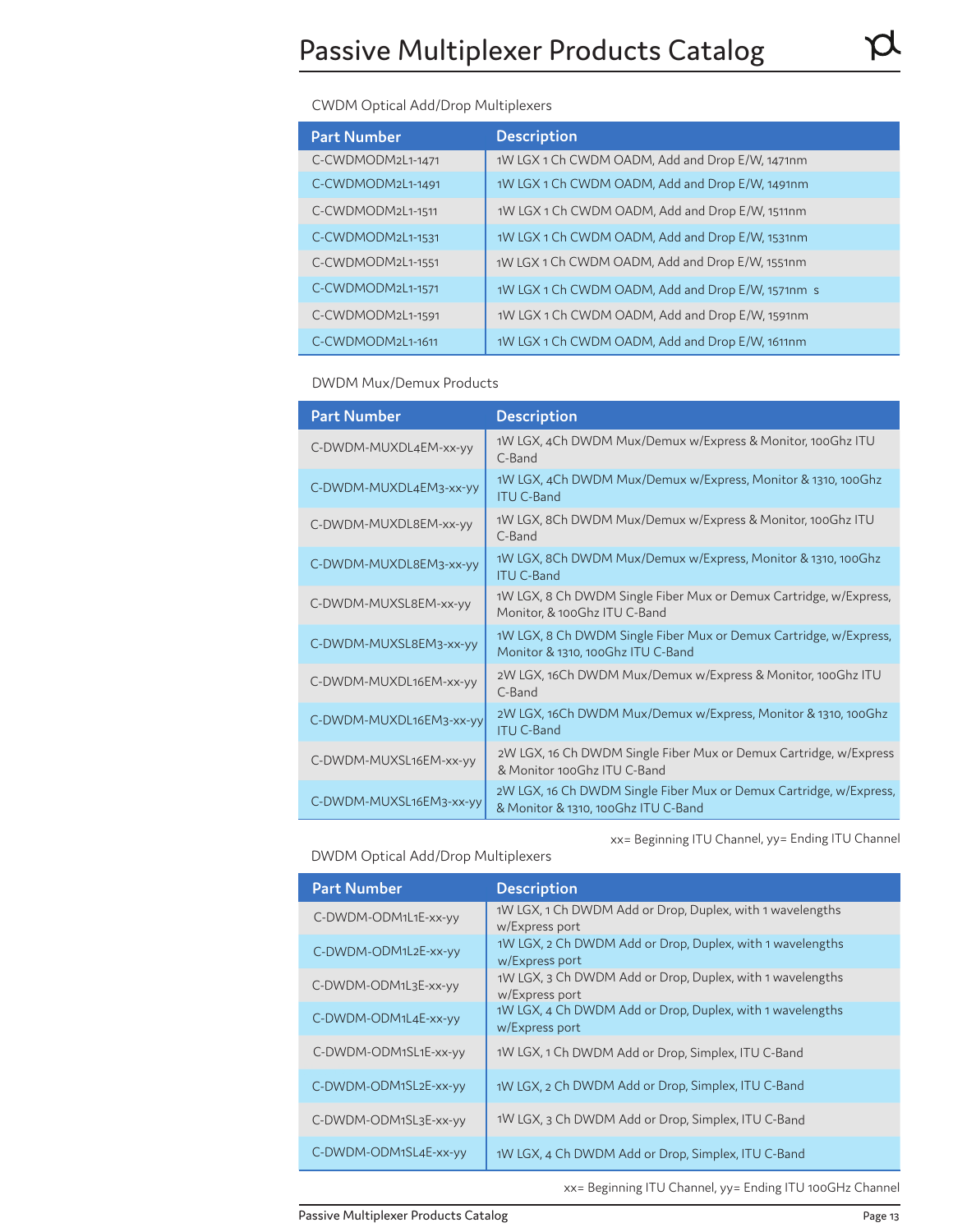## **LGX-Style Chassis**

ProLabs offers small profile and higher density rack mount chassis for LGX-style modules.

#### **1U Mounting Plate**



1U Mounting Plate Dimensions:

 W: 19in (482.6mm) H: 1.72in (43.8mm) D: varies with LGX-Style Module

#### **3U LGX Style Chassis**





3U Chassis Dimensions:

 W: 19in (482.6mm) H: 5.23in (133mm) D: 9.84in (250mm)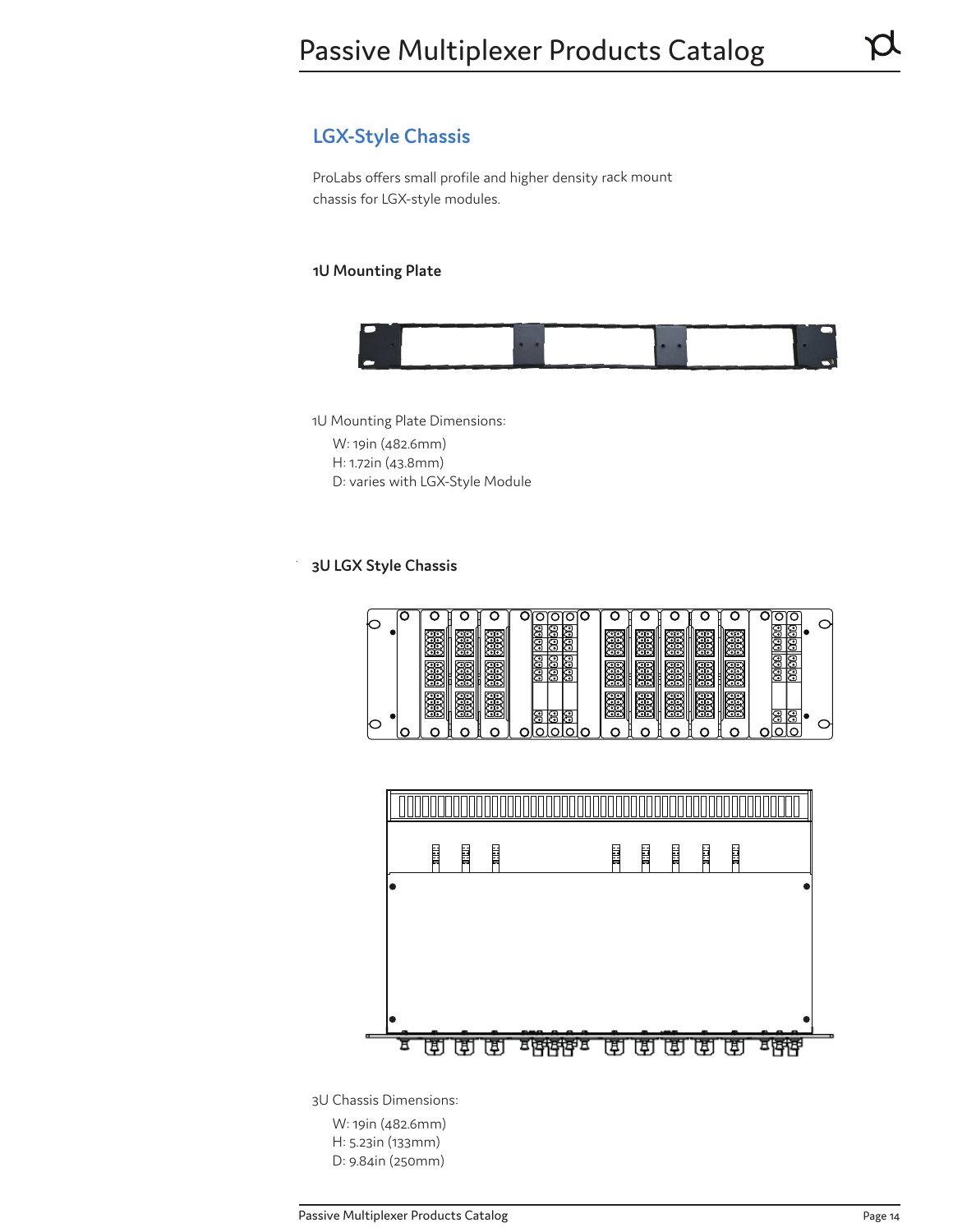| <b>Part Number</b>   | <b>Description</b>                                                |
|----------------------|-------------------------------------------------------------------|
| CAS-LGX5-PLATE-1U    | 1U 3-slot 1W LGX Mounting Plate                                   |
| CAS-1/2LGX5-PLATE-1U | 1U 6-slot 1/2W LGX Mounting Plate                                 |
| CAS-LM-CHASSIS-3U    | 3U 14-slot LGX-Style (28 1/2W) Chassis with rear cable management |

## **C) 19" Rack Mount - Non-Modular - Products**

UPC LC adapters

Dimensions:

 W: 19in (482.6mm) H: 1.73in (44mm) D: 13.38in (340mm)



| <b>Part Number</b>     | <b>Description</b>                                                                       |
|------------------------|------------------------------------------------------------------------------------------|
| C-DWDM-MUXDR20EM-20-39 | 20Ch DWDM 1U 19", Mux and Demux, Ch20 ~ Ch39, ITU 100GHz C-band<br>w/Monitor and Express |
| C-DWDM-MUXDR20EM-21-40 | 20Ch DWDM 1U 19", Mux and Demux, Ch21 ~ Ch40, ITU 100GHz C-band<br>w/Monitor and Express |
| C-DWDM-MUXDR20EM-40-59 | 20Ch DWDM 1U 19", Mux and Demux, Ch40 ~ Ch59, ITU 100GHz C-band<br>w/Monitor and Express |
| C-DWDM-MUXDR20EM-41-60 | 20Ch DWDM 1U 19", Mux and Demux, Ch41 ~ Ch60, ITU 100GHz C-band<br>w/Monitor and Express |
| C-DWDM-MUXSR20EM-20-39 | 20Ch DWDM 1U 19", Mux or Demux, Ch20 ~ Ch39, ITU 100GHz C-band<br>w/Monitor and Express  |
| C-DWDM-MUXSR20EM-21-50 | 20Ch DWDM 1U 19", Mux or Demux, Ch21 ~ Ch40, ITU 100GHz C-band<br>w/Monitor and Express  |
| C-DWDM-MUXSR20EM-40-59 | 20Ch DWDM 1U 19", Mux or Demux, Ch40 ~ Ch59, ITU 100GHz C-band<br>w/Monitor and Express  |
| C-DWDM-MUXSR20EM-51-60 | 20Ch DWDM 1U 19", Mux or Demux, Ch41 ~ Ch60, ITU 100GHz C-band<br>w/Monitor and Express  |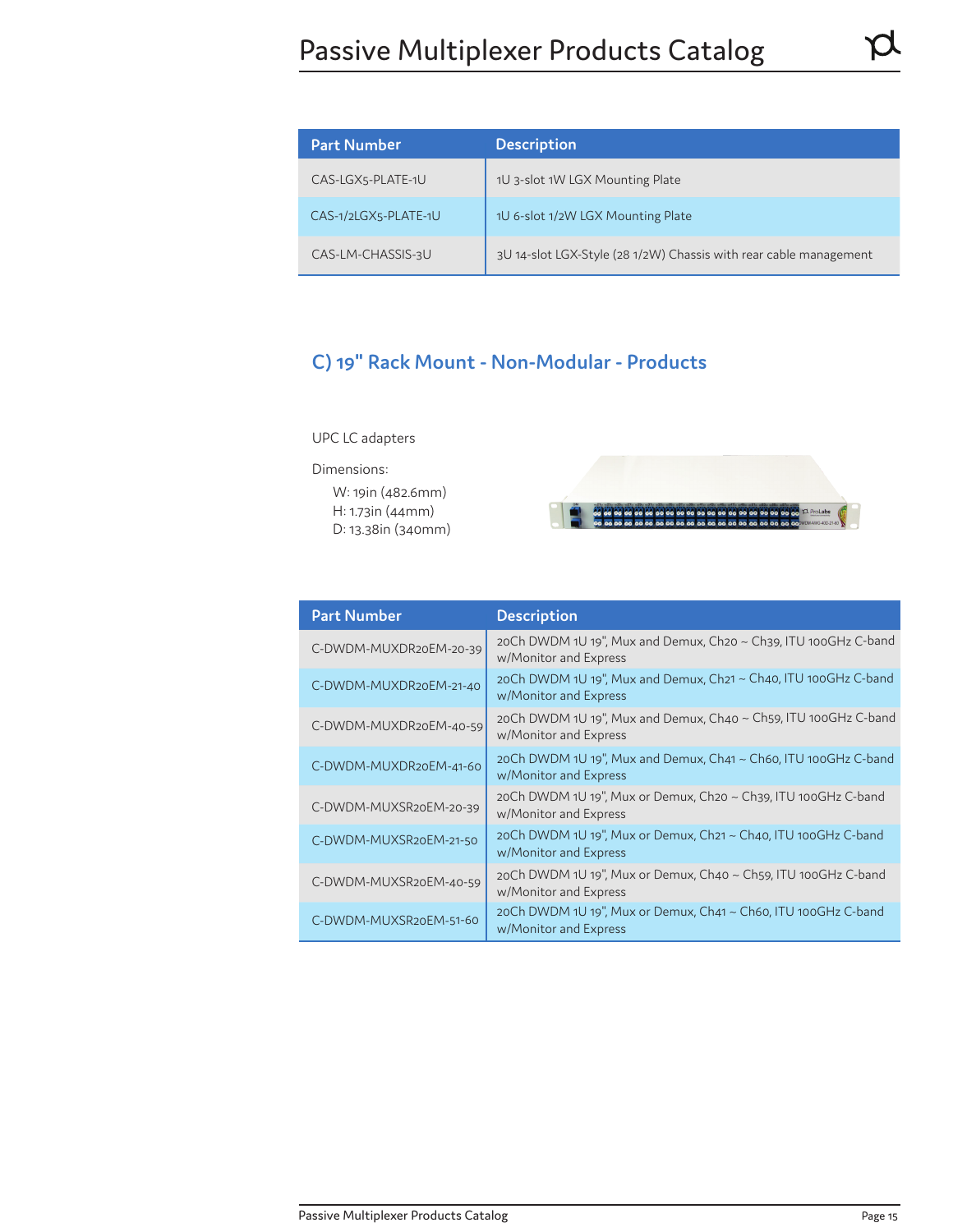| <b>Part Number</b>     | <b>Description</b>                                                                          |
|------------------------|---------------------------------------------------------------------------------------------|
| C-DWDM-MUXDR40M-20-59  | 40Ch DWDM 1U 19", Mux and Demux, Ch20 ~ Ch59, ITU 100GHz C-band<br>w/Monitor                |
| C-DWDM-MUXDR40M-21-60  | 40Ch DWDM 1U 19", Mux and Demux, Ch21 ~ Ch60, ITU 100GHz C-band<br>w/Monitor                |
| C-DWDM-MUXDR40M3-20-59 | 40Ch DWDM 1U 19", Mux and Demux, Ch20 ~ Ch59, ITU 100GHz C-band<br>w/Monitor & 1310         |
| C-DWDM-MUXDR40M3-21-60 | 40Ch DWDM 1U 19", Mux and Demux, Ch21 ~ Ch60, ITU 100GHz C-band<br>w/Monitor & 1310         |
| C-DWDM-MUXSR40M-20-59  | 40Ch DWDM 1U 19", Mux or Demux, Simplex, Ch20 $\sim$ Ch59, ITU 100GHz<br>C-band w/Monitor   |
| C-DWDM-MUXSR40M-21-60  | 40Ch DWDM 1U 19", Mux or Demux, Simplex, Ch21 ~ Ch60, ITU 100GHz<br>C-band w/Monitor        |
| C-DWDM-MUXSR40M3-20-59 | 40Ch DWDM 1U 19", Mux or Demux, Simplex, Ch20 ~ Ch59, ITU 100GHz<br>C-band w/Monitor & 1310 |
| C-DWDM-MUXSR40M3-21-60 | 40Ch DWDM 1U 19", Mux or Demux, Simplex, Ch21 ~ Ch60, ITU 100GHz<br>C-band w/Monitor & 1310 |

## **Part Number 3) Field Multiplexers with Pigtails**

## **A) Compact Mux Package**

Compact mux form factor is designed with a rugged ABS material enclosure to fit in wall boxes, cabinets, and other place in the network where passive multiplexing is required.



Compact Mux Rugged ABS plastic box 2M pigtails with UPC LC connectors Dimensions: W: 3.93in (100mm) H: 3.15in (80mm) D: 0.39in (10mm)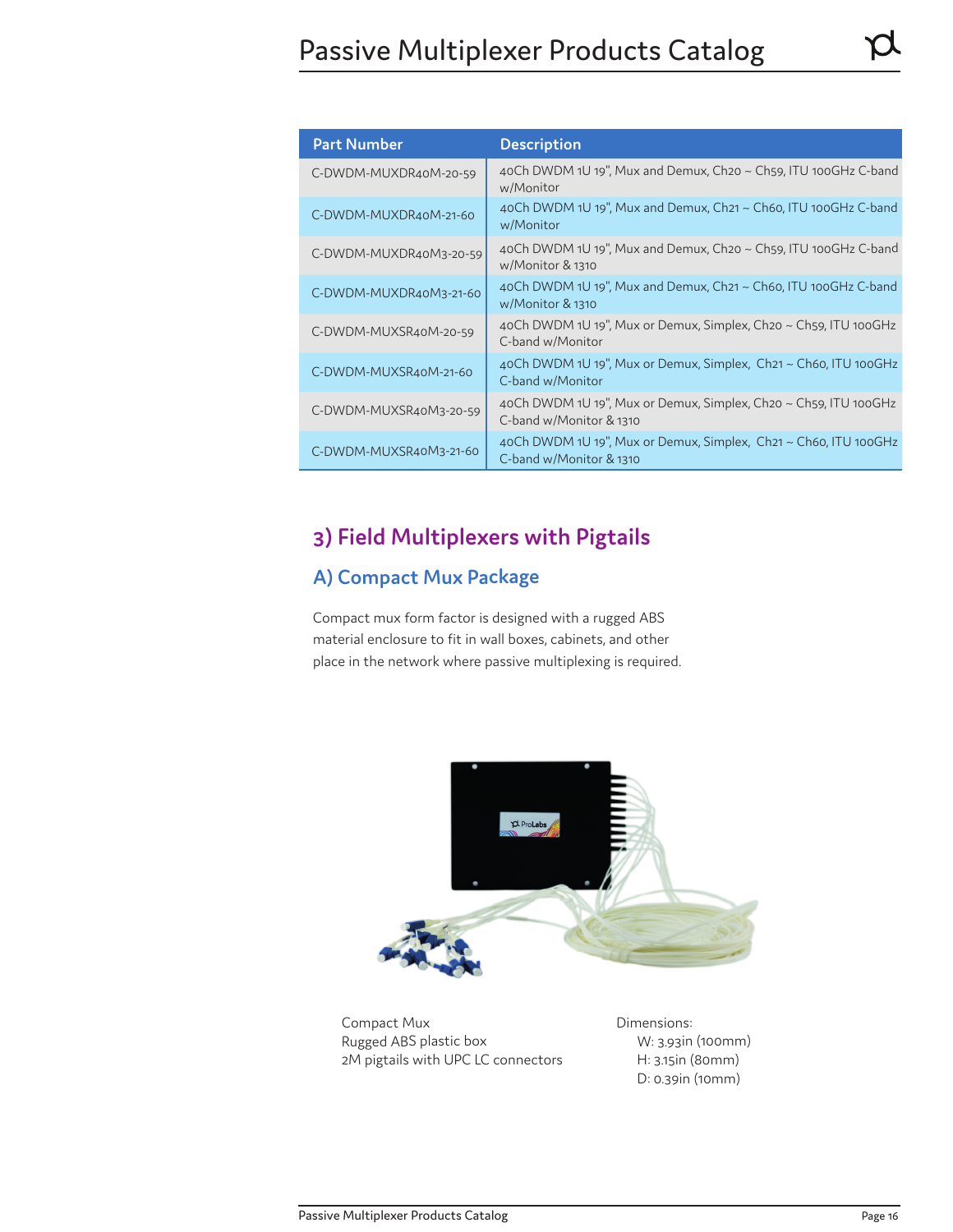#### **Ordering Information**

Coarse Wavelength Division Multiplexers (CWDM)

| <b>Part Number</b>   | <b>Description</b>                                                                |
|----------------------|-----------------------------------------------------------------------------------|
| C-CWDM-MUXDC2-xx-yy  | Compact 2ch CWDM Mux and Demux Duplex, 2m pigtails, LC/UPC<br>Connectors          |
| C-CWDM-MUXDC4-xx-yy  | Compact 4ch CWDM Mux and Demux Duplex, 2m pigtails, LC/UPC<br>Connectors          |
| C-CWDM-MUXDC8-xx-yy  | Compact 8ch CWDM Mux and Demux Duplex, 2m pigtails, LC/UPC<br>Connectorsw/Monitor |
| C-CWDM-MUXDC16-xx-yy | Compact 16ch CWDM Mux and Demux Duplex, 2m pigtails, LC/UPC<br>Connectors         |
| C-CWDM-MUXDC18-xx-yy | Compact 18ch CWDM Mux and Demux Duplex, 2m pigtails, LC/UPC<br>Connectors         |
| C-CWDM-MUXSC2-xx-yy  | Compact 2ch CWDM Mux or Demux Simplex, 2m pigtails, LC/UPC<br>Connectors          |
| C-CWDM-MUXSC4-xx-yy  | Compact 4ch CWDM Mux or Demux Simplex, 2m pigtails, LC/UPC<br>Connectors          |
| C-CWDM-MUXSC8-xx-yy  | Compact 8ch CWDM Mux or Demux Simplex, 2m pigtails, LC/UPC<br>Connectors          |
| C-CWDM-MUXSC16-xx-yy | Compact 16ch CWDM Mux or Demux Simplex, 2m pigtails, LC/UPC<br>Connectors         |
| C-CWDM-MUXSC18-xx-yy | Compact 18ch CWDM Mux or Demux Simplex, 2m pigtails, LC/UPC<br>Connectors         |

 $xx =$  beginning wavelength,  $yy =$  ending wavelength

Dense Wavelength Division Multiplexers (DWDM)

| <b>Part Number</b>  | <b>Description</b>                                                         |
|---------------------|----------------------------------------------------------------------------|
| C-DWDM-MUXD2-xx-yy  | Compact 2ch DWDM Mux and Demux Simplex, 2m pigtails, LC/UPC<br>Connectors  |
| C-DWDM-MUXD4-xx-yy  | Compact 4ch DWDM Mux and Demux Simplex, 2m pigtails, LC/UPC<br>Connectors  |
| C-DWDM-MUXD8-xx-yy  | Compact 8ch DWDM Mux and Demux Simplex, 2m pigtails, LC/UPC<br>Connectors  |
| C-DWDM-MUXD16-xx-yy | Compact 16ch DWDM Mux and Demux Simplex, 2m pigtails, LC/UPC<br>Connectors |
| C-DWDM-MUXD18-xx-yy | Compact 18ch DWDM Mux and Demux Simplex, 2m pigtails, LC/UPC<br>Connectors |
| C-DWDM-MUXS2-xx-yy  | Compact 2ch DWDM Mux or Demux Simplex, 2m pigtails, LC/UPC<br>Connectors   |
| C-DWDM-MUXS4-xx-yy  | Compact 4ch DWDM Mux or Demux Simplex, 2m pigtails, LC/UPC<br>Connectors   |
| C-DWDM-MUXS8-xx-yy  | Compact 8ch DWDM Mux or Demux Simplex, 2m pigtails, LC/UPC<br>Connectors   |
| C-DWDM-MUXS16-xx-yy | Compact 16ch DWDM Mux or Demux Simplex, 2m pigtails, LC/UPC<br>Connectors  |
| C-DWDM-MUXS18-xx-yy | Compact 18ch DWDM Mux or Demux Simplex, 2m pigtails, LC/UPC<br>Connectors  |

xx = beginning ITU Channel, yy = ending ITU Channel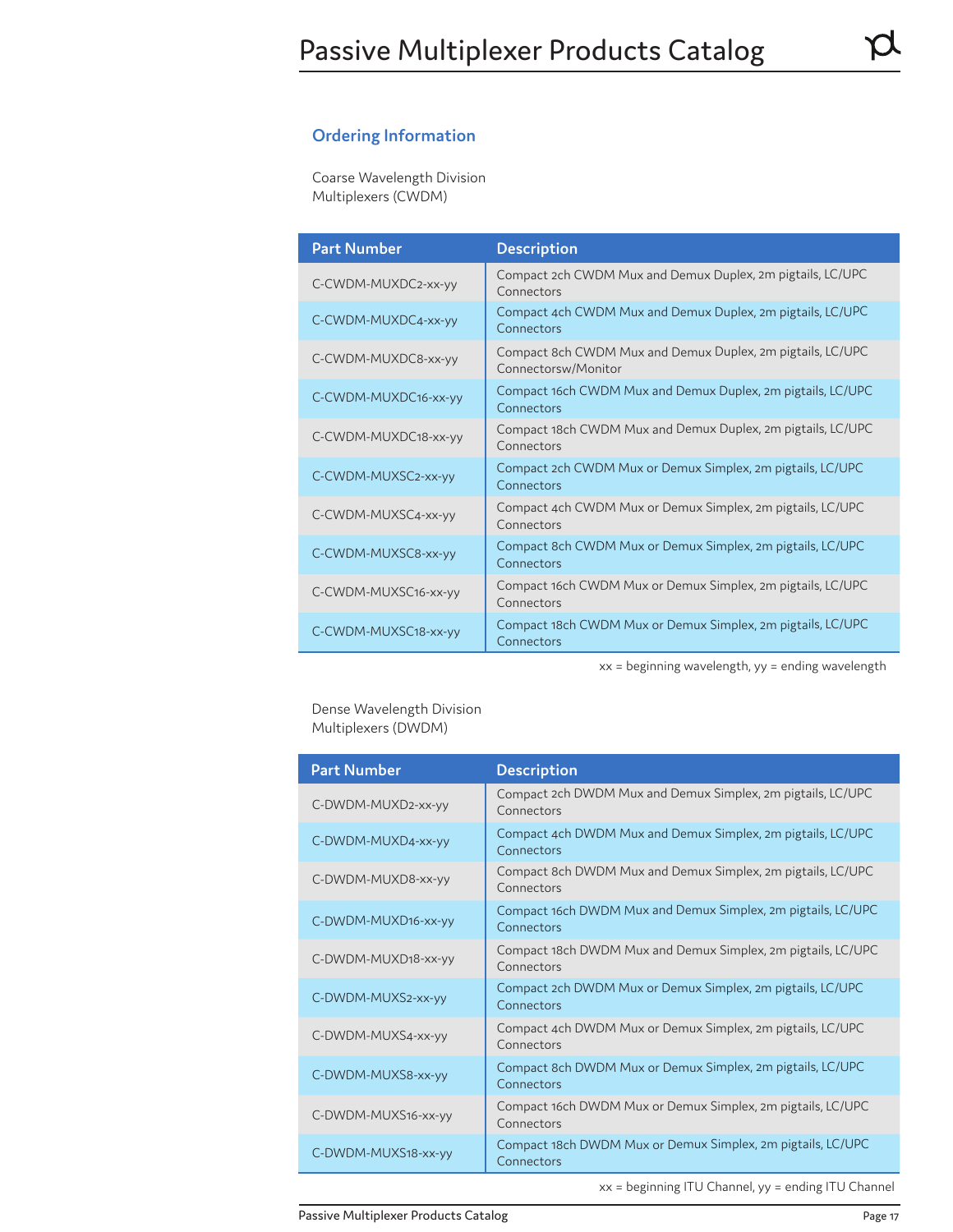#### **Field Mux Package**

Single device DWDM Add/Drop multiplexers are suited for DWDM drop applications. The rugged stainless steel tube is water resistant, making it ideal for integration into splice trays.



Single Device Stainless steel tube package 2m pigtails, no connectors

Dimensions L: 1.38in (35mm) Φ: 0.22in (5.5mm)

#### **Ordering Information**

| <b>Part Number</b> | <b>Description</b>                                |
|--------------------|---------------------------------------------------|
| DMUX-10ADM-S-xx    | Single Device OADM, DWDM, Bare Fiber with SS Tube |
| DMUX-1OADM-LT-xx   | Single Device OADM, DWDM, 900um with SS Tube      |

#### **B) Splice Tray Insert Multiplexers**

Splice tray insert multiplexers are purpose built for multiplexing or demultiplexing DWDM connections in the field. Splice tray inserts are easily installed in industry splice trays with standard consumables.



| 4Ch & 8Ch Multiplexers                                                                               | 16Ch, 20Ch and 40Ch Multiplexers                                                  |
|------------------------------------------------------------------------------------------------------|-----------------------------------------------------------------------------------|
| Package: ABS Plastic<br>Pacakge Size: 40x45x9.5mm<br>Pigtails: 2m 900micron pigtails<br>16, 20, 40Ch | Package material: Aluminum<br>Package Size: 85x75x8.5mm<br>Pigtails: 2m 900micron |

| <b>Part Number</b>     | <b>Description</b>                                                                                                        |
|------------------------|---------------------------------------------------------------------------------------------------------------------------|
| C-DWDM-MUXSS4EM-xx-yy  | 4Ch DWDM Splice Tray Insert Mux or Demux Simplex. w/Express and<br>Monitor Port (Mon port UPC/LC connector), 2M pigtails  |
| C-DWDM-MUXSS8EM-xx-yy  | 8Ch DWDM Splice Tray Insert Mux or Demux Simplex. w/Express and<br>Monitor Port (Mon port UPC/LC connector), 2M pigtails  |
| C-DWDM-MUXSS10EM-xx-yy | 10Ch DWDM Splice Tray Insert Mux or Demux Simplex. w/Express and<br>Monitor Port (Mon port UPC/LC connector), 2M pigtails |
| C-DWDM-MUXSS16EM-xx-yy | 16Ch DWDM Splice Tray Insert Mux or Demux Simplex. w/Express and<br>Monitor Port (Mon port UPC/LC connector), 2M pigtails |
| C-DWDM-MUXSS20EM-xx-yy | 20Ch DWDM Splice Tray Insert Mux or Demux Simplex. w/Express and<br>Monitor Port (Mon port UPC/LC connector), 2M pigtails |
| C-DWDM-MUXSS40M-xx-yy  | 40Ch DWDM Splice Tray Insert Mux or Demux Simplex. w/ Monitor Port<br>(Mon port UPC/LC connector), 2M pigtails            |

Passive Multiplexer Products Catalog **Page 18** and Page 18 and Page 18 and Page 18 and Page 18 and Page 18 and Page 18 and Page 18 and Page 18 and Page 18 and Page 18 and Page 18 and Page 18 and Page 18 and Page 18 and Pag